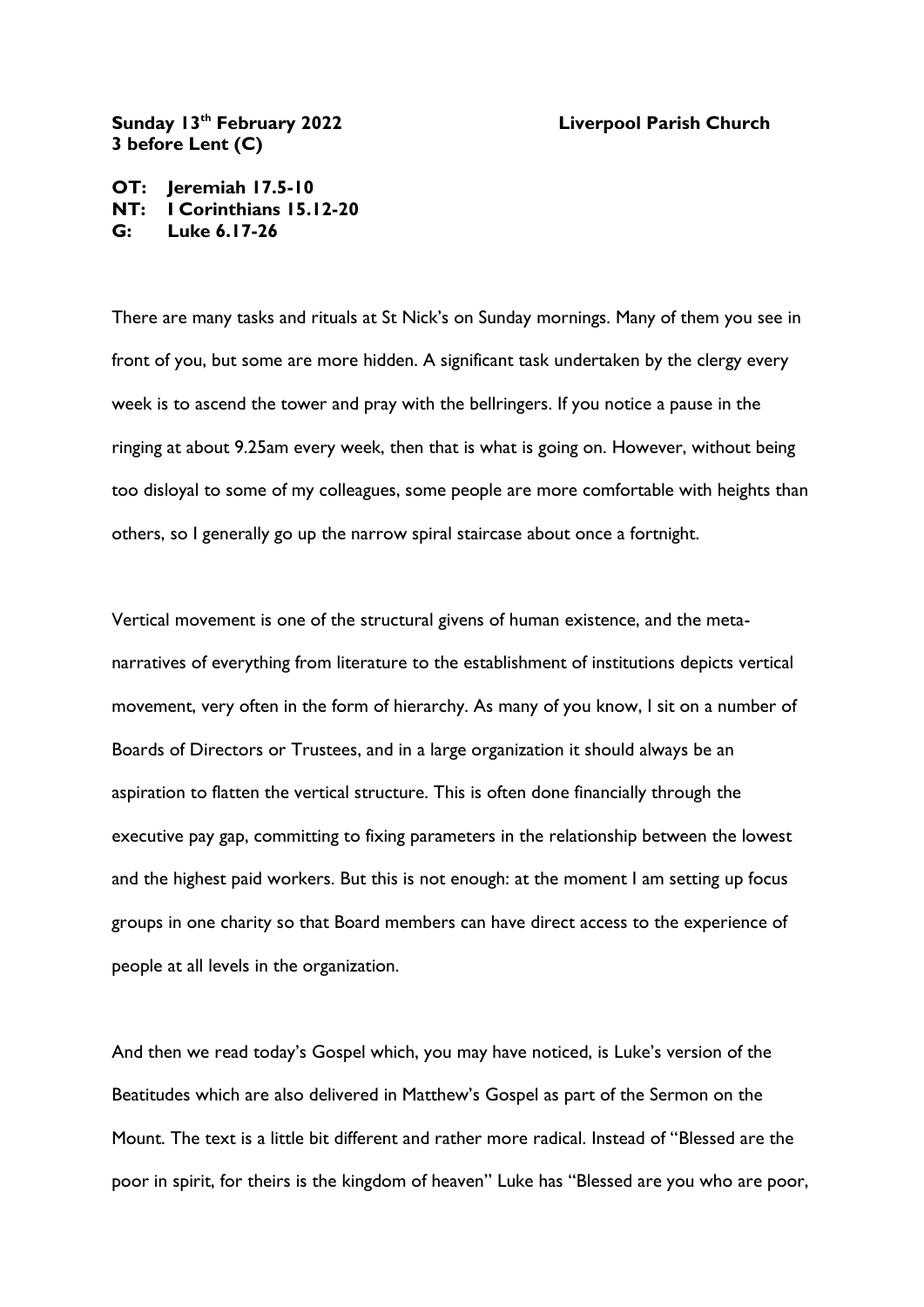for yours is the kingdom of God." And where Matthew writes, "Blessed are those who hunger and thirst for righteousness, for they will be filled," Luke writes, "Blessed are you who are hungry now, for you will be filled." But there is another difference as well: in Matthew's Gospel the scene is set by the line, "When Jesus saw the crowds, he went up the mountain; and after he sat down, his disciples came to him." But in Luke's version it is almost entirely the opposite: "He came down with them and stood on a level place, with a great crowd of his disciples and a great multitude of people."

This is not difference for the sake of difference, but a structural subversion of expectation. This is not the superior person standing on high and giving teaching 'down' to his audience. This is instead the superior person stepping down to be level with those who came for the very purpose of looking up to him. This is not, though, a quirk of Luke's Gospel, but it is of course the essence of the incarnation, that God came and stood on a level with us, that God was born human, not looking down on his creation, but looking across on a level.

In our second reading today we get another subversion of expectation, creating a structuralist narrative which is peculiar to Christ. In the reading St Paul wrote, "Now if Christ is proclaimed as raised from the dead, how can some of you say there is no resurrection of the dead?" Clearly some of those Paul was addressing were struck with the implausibility of the situation, but at the heart of this is the implausibility of it. Jesus died on the cross, and so it is beyond our imagination that he should not be dead, that he should be resurrected. But the language used is within a vertical structure: in our Creed in a moment we shall speak of Jesus descending to the dead, and the resurrection in Paul's letter is about Jesus being 'raised'. The reversal of the expectation, that the dead can be alive, is told in the language of descent and ascent, and the vertical structure predominates.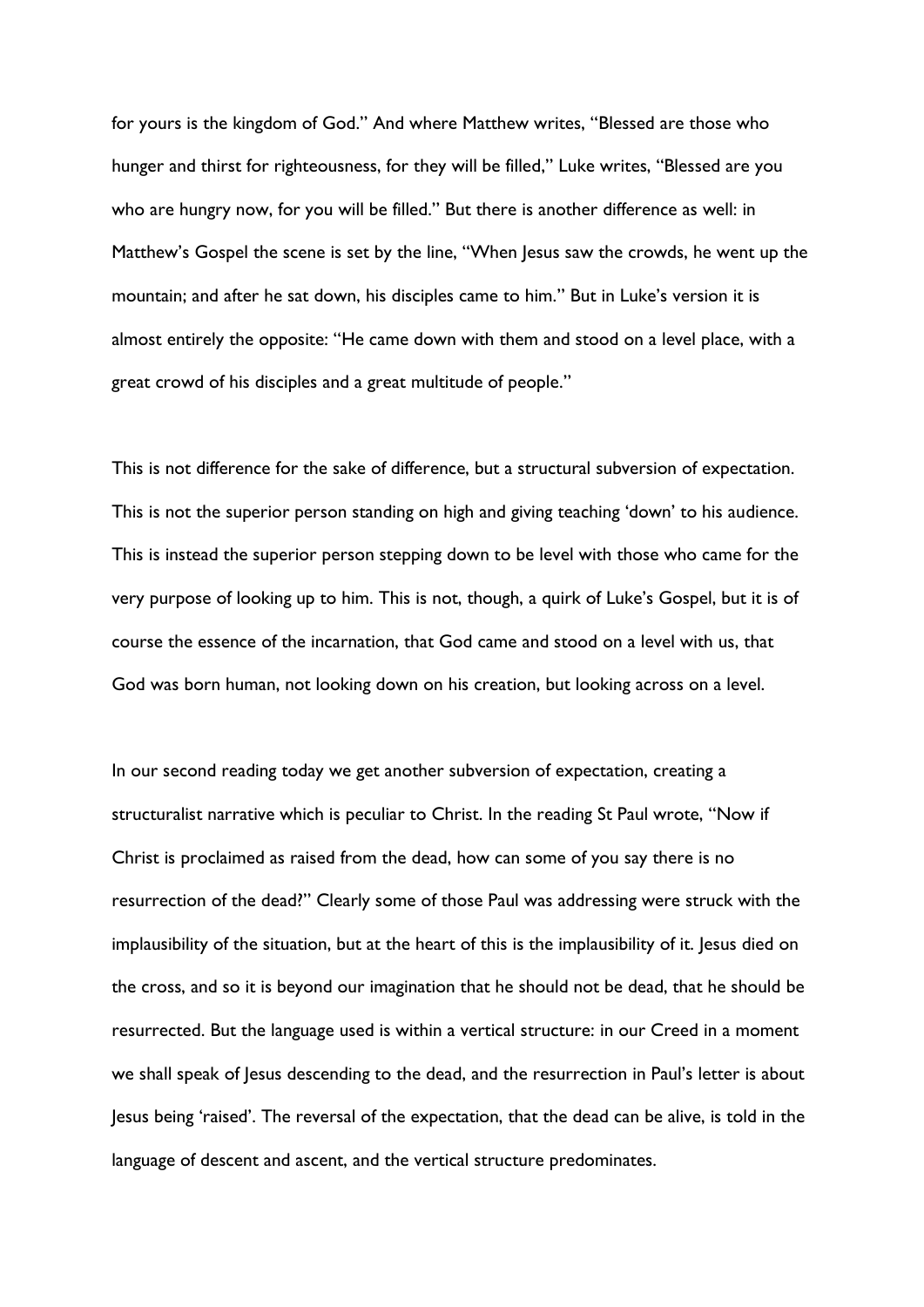Let us look again at the Lukan Beatitudes. Within the structure there are points of connection. Having constructed dichotomies – rich and poor, the hungry and the not hungry – the author begins to connect them. Just as he says, "Blessed are you who are hungry now, for you will be filled," he goes on to connect the opposites: "Woe to you who are full now, for you will be hungry." In fact the whole passage (perhaps even the whole Bible) is about subverting expectation and uniting opposites, and creating connections where they seem least likely.

It is an unexpected articulation of our Christian calling, that being Christlike is about making unlikely connections. However, it is what we naturally try and do. For example, it is estimated that just under 60% of foodbanks are run by faith groups, and every foodbank becomes a pivotal movement between those who have and those who do not have: they are a meeting point and a place of encounter. In fact church itself is the same, because it brings together people from all backgrounds in a place of encounter. Jesus did not do his ministry from a distance, but mixed with the poor and the rich, the tax collectors, and those who despised them. Society in the time of Jesus was no more or less hierarchical than today, but it is evident from his life that Jesus made connections at all points in that hierarchy: he himself 'flattened the structure'.

In the corporate or charity sector we work to flatten the structure not necessarily because of any great moral principle, but because it makes commercial sense. Your employees will be more effective and loyal if they feel a degree of ownership of the business and that they have a valid voice, rather than that they are working for others to make profit. Conversely, the business does better if the employers have insight into the reality of working for the